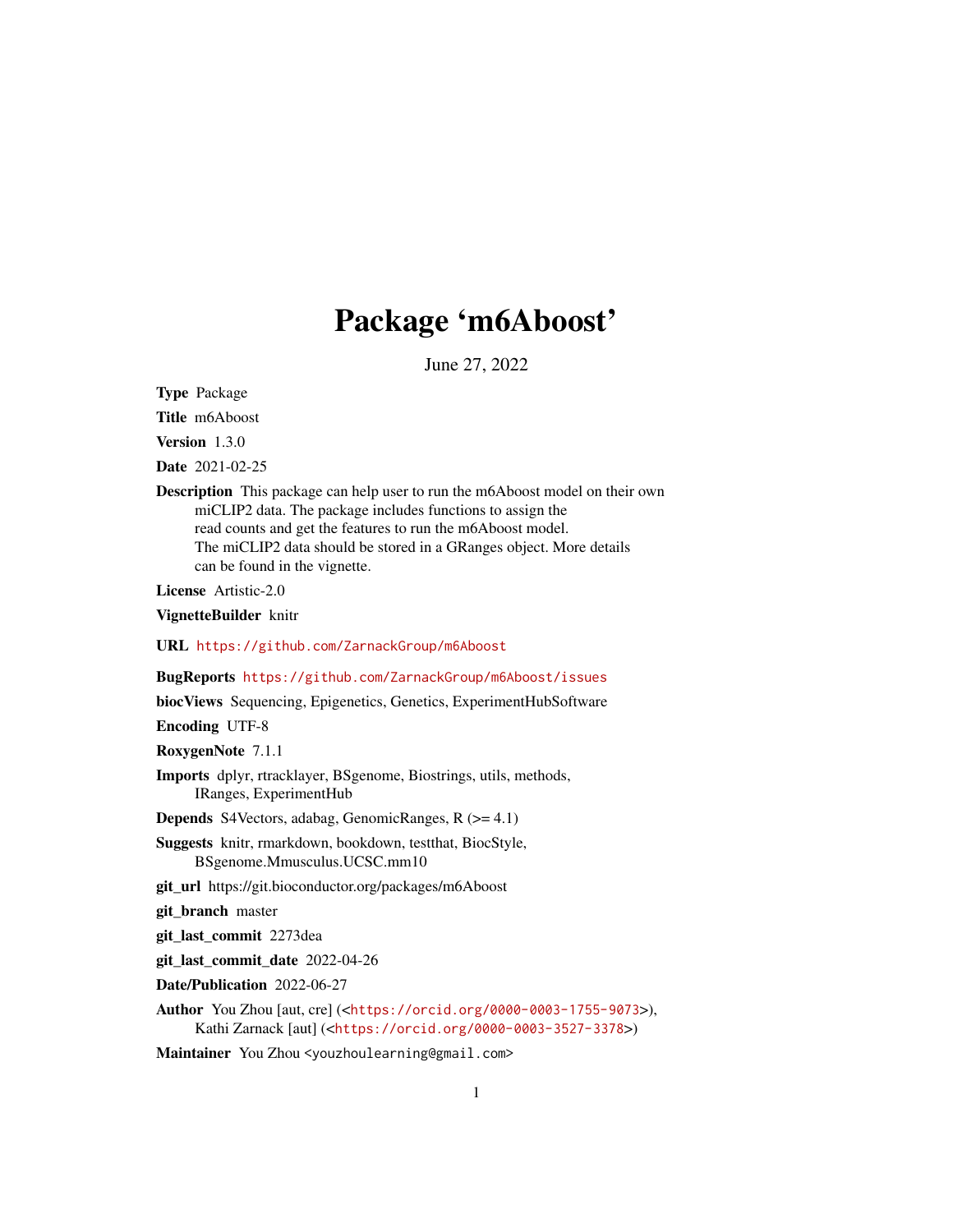### <span id="page-1-0"></span>R topics documented:

| Index | - 6 |
|-------|-----|

CtoTAssignment *CtoTAssignment for assigning the truncation read counts to the GRanges object with single nucleotide peaks*

#### Description

An function for assigning the CtoT transition read counts from bigWig.

#### Usage

```
CtoTAssignment(object, bw_positive, bw_negative, sampleName = "")
```
#### Arguments

| object      | A GRanges object which should contains all the single nucleotide peaks of mi-<br>CLIP2 experiment.                                             |
|-------------|------------------------------------------------------------------------------------------------------------------------------------------------|
| bw_positive | A path to the bigWig file of C to T transition read counts at the positive strand<br>that output from the preprocess in the m6Aboost pipeline. |
| bw_negative | A path to the bigWig file of C to T transition read counts at the negative strand<br>that output from the preprocess in the m6Aboost pipeline. |
| sampleName  | The column name that user would like to use for indicating the name of the<br>sample.                                                          |

#### Value

A GRanges object with the truncation read counts.

#### Author(s)

You Zhou

#### Examples

```
if (.Platform$OS.type != "windows") {
   testpath <- system.file("extdata", package = "m6Aboost")
   test <- readRDS(file.path(testpath, "test.rds"))
    ctotBw_p <- file.path(testpath, "C2T_positive.bw")
    ctotBw_n <- file.path(testpath, "C2T_negative.bw")
   test <- CtoTAssignment(test, bw_positive=ctotBw_p, bw_negative=ctotBw_n,
```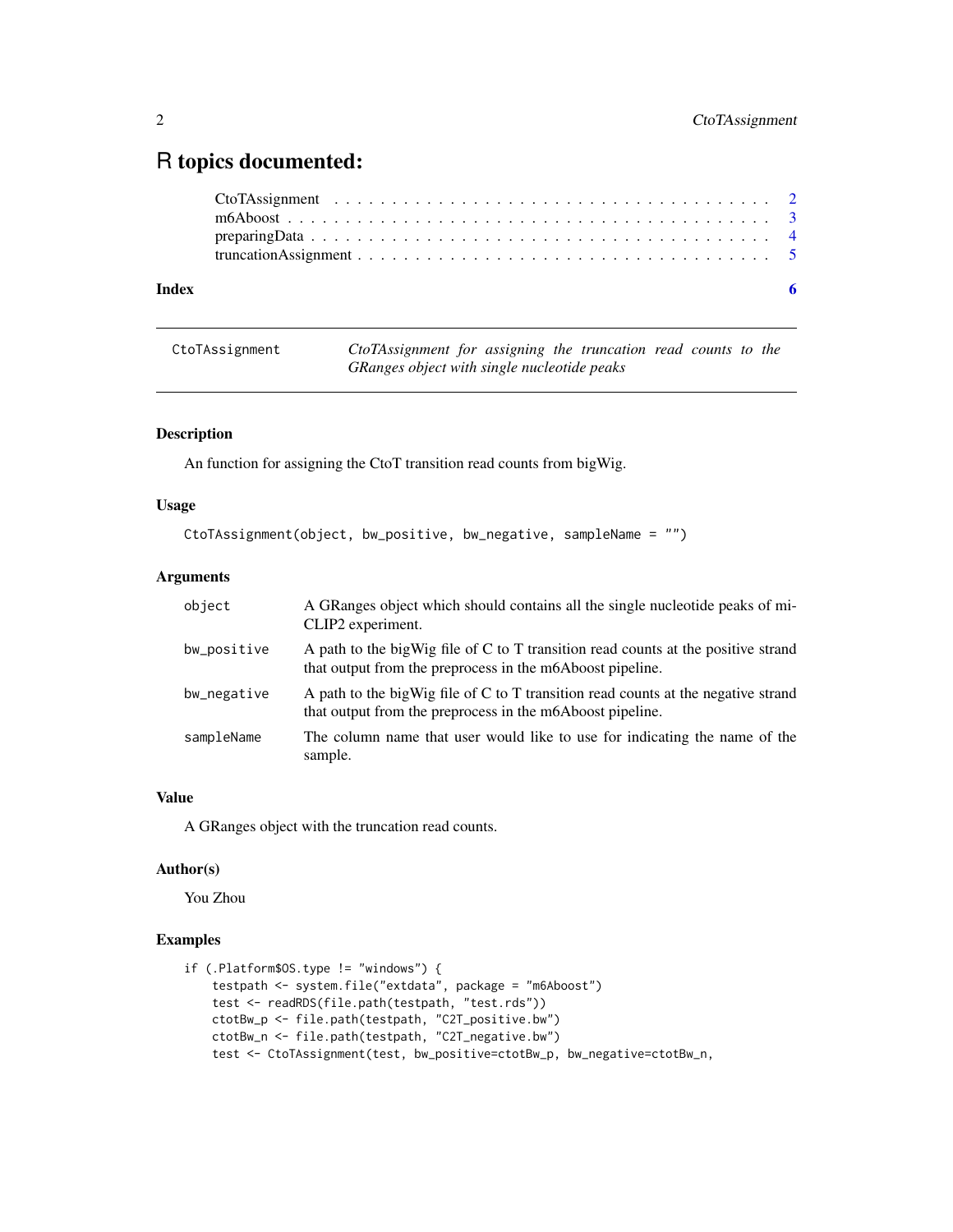#### <span id="page-2-0"></span> $m6A$ boost  $3$

```
sampleName = "CtoT_WT1")
```
}

m6Aboost *m6Aboost for identify the m6A peaks from the miCILP2 data*

#### Description

An function for calculating the relative signal strength and extracting all the features that required by the m6Aboost model for each peak.

#### Usage

```
m6Aboost(object, genome = "", normalization = TRUE)
```
#### Arguments

| object        | A GRanges object which should contains all the single nucleotide peaks of mi-<br>CLIP2 experiment.                                                                                                            |
|---------------|---------------------------------------------------------------------------------------------------------------------------------------------------------------------------------------------------------------|
| genome        | The name of the BS genome that you are working with. For example "BS genome. Mmusculus. UCSC.mm1                                                                                                              |
| normalization | A logical vector which indicates whether you would like normalize the RSS and<br>C to T reads number to the mean value of the training set of the model. This will<br>help to reduce the false positive rate. |

#### Value

A GRanges object with all the information that is required by the m6Aboost model.

#### Author(s)

You Zhou

#### Examples

```
testpath <- system.file("extdata", package = "m6Aboost")
test_gff3 <- file.path(testpath, "test_annotation.gff3")
test <- readRDS(file.path(testpath, "test.rds"))
test<- preparingData(test, test_gff3, colname_reads="WTmean",
    colname_C2T="CtoTmean")
## The input of m6Aboost should be the output from preparingData function
```
## Please make sure that the correct BSgenome package have installed ## before running motifProfile. For example, ## library("BSgenome.Mmusculus.UCSC.mm10")

test <- m6Aboost(test, "BSgenome.Mmusculus.UCSC.mm10")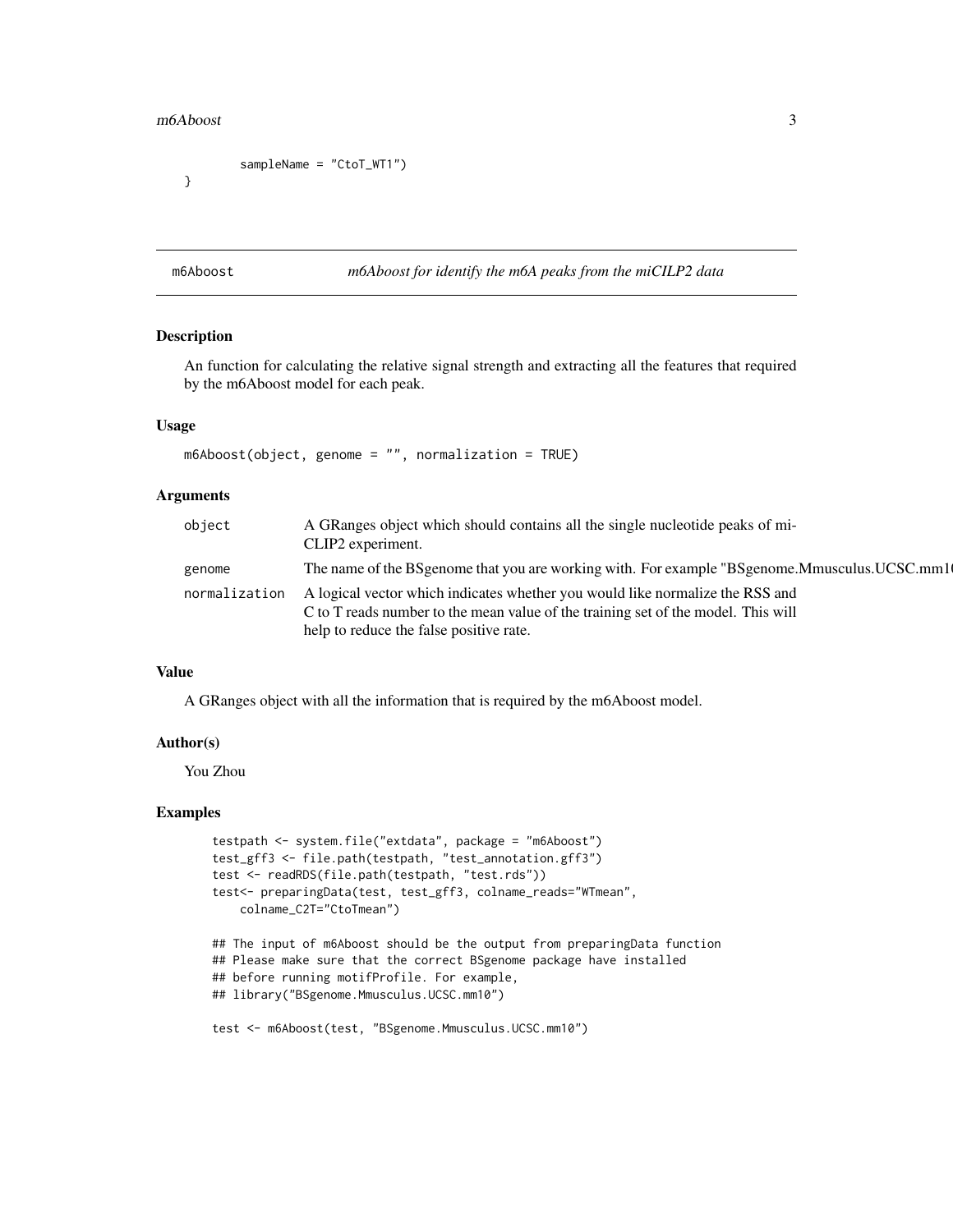#### <span id="page-3-0"></span>Description

A function for calculating the relative signal strength and extract the features for running the m6Aboost.

#### Usage

```
preparingData(object, annotation, colname_reads = "", colname_C2T = "")
```
#### Arguments

| object        | A GRanges object which should contain all single- nucleotide peaks from the<br>miCLIP2 experiment.                                          |
|---------------|---------------------------------------------------------------------------------------------------------------------------------------------|
| annotation    | A path to the annotation file. The format of the annotation file should be a gff3<br>file and downloaded from https://www.gencodegenes.org/ |
| colname reads | The name of the metadata column which contains the mean value of the trunca-<br>tion reads number without C to T transition reads.          |
| colname C2T   | The name of the meta data column which contains the mean value of C to T<br>transition read counts.                                         |

#### Value

A GRanges object with all information that is required for running the m6Aboost model.

#### Author(s)

You Zhou

#### Examples

```
testpath <- system.file("extdata", package = "m6Aboost")
test_gff3 <- file.path(testpath, "test_annotation.gff3")
test <- readRDS(file.path(testpath, "test.rds"))
test<- preparingData(test, test_gff3, colname_reads="WTmean",
   colname_C2T="CtoTmean")
```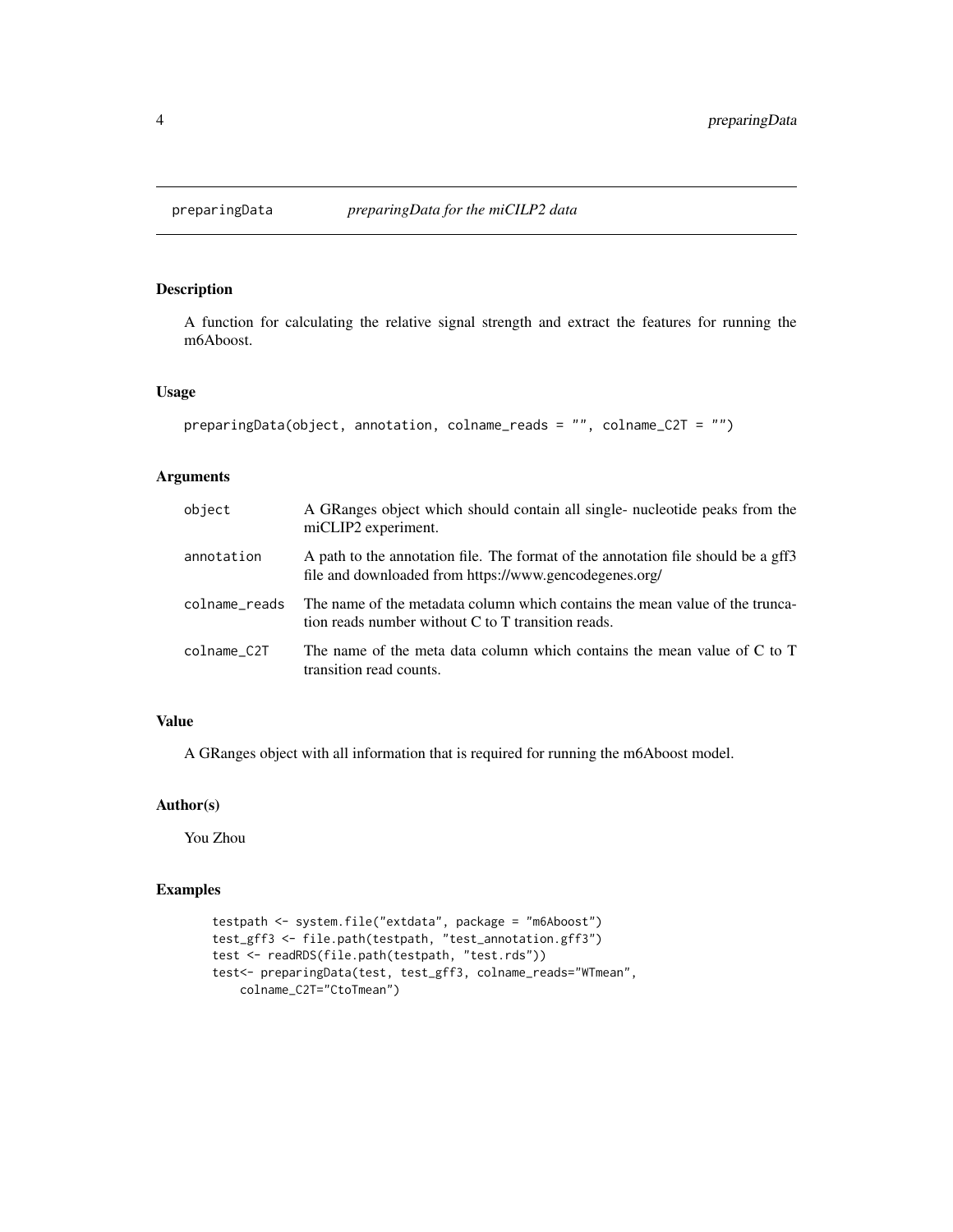<span id="page-4-0"></span>truncationAssignment *truncationAssignment for assigning the truncation read counts to the GRanges object with single nucleotide peaks*

#### Description

An function for assigning the truncation read counts from bigWig to the GRanges peaks.

#### Usage

truncationAssignment(object, bw\_positive, bw\_negative, sampleName = "")

#### Arguments

| object      | A GRanges object which should contains all the single nucleotide peaks of mi-<br>CLIP2 experiment.                                       |
|-------------|------------------------------------------------------------------------------------------------------------------------------------------|
| bw_positive | A path to the big Wig file of truncation read counts at the positive strand that<br>output from the preprocess in the m6Aboost pipeline. |
| bw_negative | A path to the bigWig file of truncation read counts at the negative strand that<br>output from the preprocess in the m6Aboost pipeline.  |
| sampleName  | The column name that user would like to use for indicating the name of the<br>sample.                                                    |

#### Value

A GRanges object with the truncation read counts.

#### Author(s)

You Zhou

#### Examples

```
if (.Platform$OS.type != "windows") {
    testpath <- system.file("extdata", package = "m6Aboost")
   test <- readRDS(file.path(testpath, "test.rds"))
   truncationBw_p <- file.path(testpath, "truncation_positive.bw")
    truncationBw_n <- file.path(testpath, "truncation_negative.bw")
    test <- truncationAssignment(test, bw_positive=truncationBw_p,
       bw_negative=truncationBw_n, sampleName = "WT1")
```